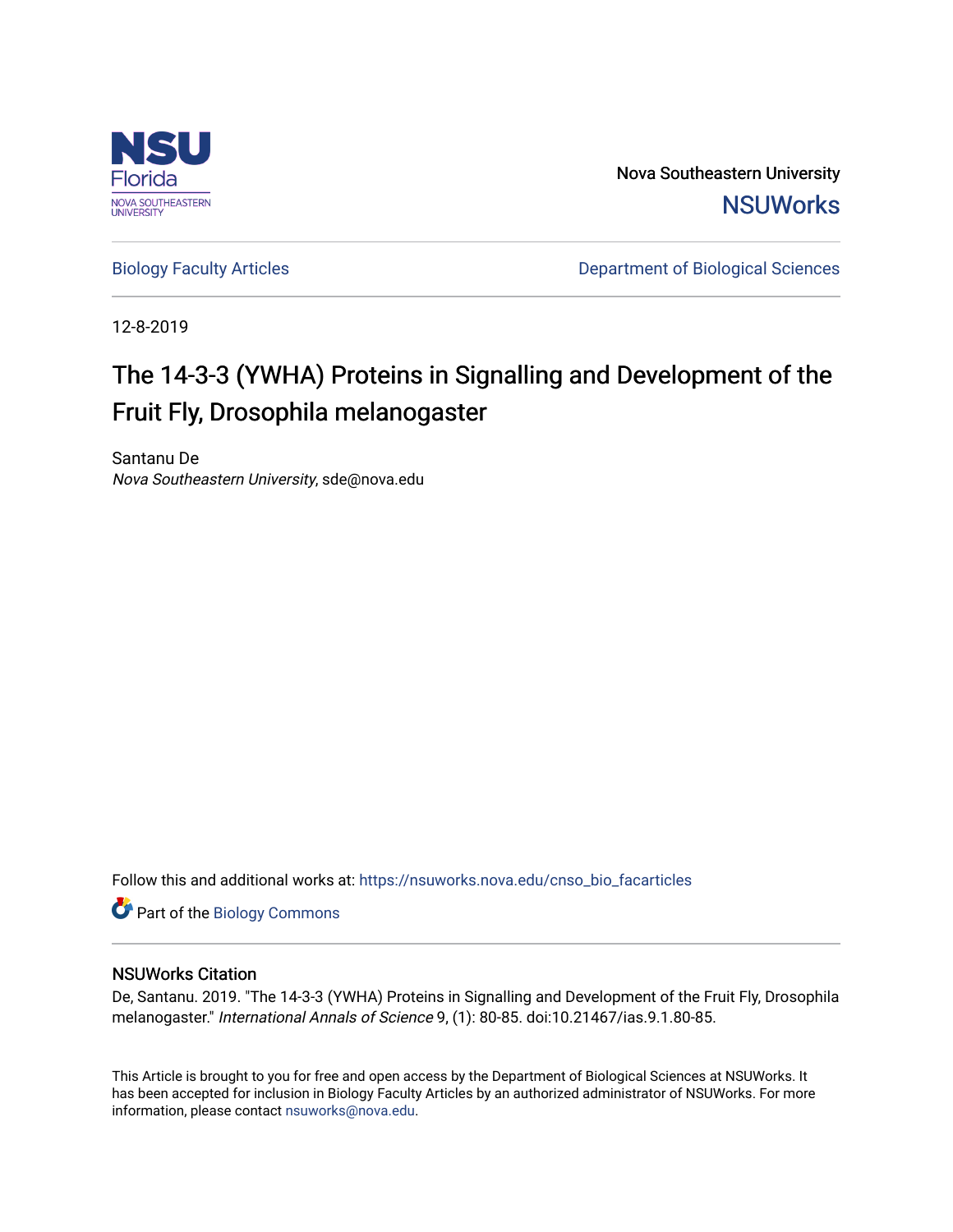

## **The 14-3-3 (YWHA) Proteins in Signalling and Development of the Fruit Fly,** *Drosophila melanogaster*

Santanu De

Department of Biological Sciences, Halmos College of Natural Sciences and Oceanography, Nova Southeastern University

\* Corresponding author email: sde@nova.edu

Received: 07 November 2019 / Revised: 01 December 2019 / Accepted: 07 December 2019 / Published: 08 December 2019

#### **A B S T R A C T**

The 14-3-3 (YWHA or Tyrosine 3-Monooxygenase/Tryptophan 5-Monooxygenase Activation proteins) are a family of highly conserved, homologous proteins critical to diverse cellular events including cell cycle, signal transduction and embryonic development. Various species-specific isoforms of 14-3-3 exist, encoded by separate genes. They are expressed in a wide variety of organisms ranging from plants to animals, including the fruit fly or *Drosophila melanogaster*. *Drosophila* is one of the most universally accepted model systems to study complex cellular mechanisms of signalling and development. However, regulation of these processes in fruit flies by the 14-3-3 proteins have not been entirely understood. This mini review encapsulates the expression, distribution, interactions and regulatory roles of the 14-3-3 proteins in *Drosophila*. The analysis would help to elucidate some of the molecular bases of key cell-signalling mechanisms and development.

**Keywords:** 14-3-3, YHWA, *Drosophila*, signalling, development.

#### **1 Introduction**

The 14-3-3 proteins (YWHA or Tyrosine 3- Monooxygenase/Tryptophan 5-Monooxygenase Activation proteins) are a conserved, homologous family of acidic proteins expressed abundantly and ubiquitously in diverse eukaryotic cells and organisms ranging from plants to mammals [1]. They were first identified during a systematic classification of brain proteins. The name '14-3- 3' was used to denote the elution fraction comprising these proteins after DEAE-cellulose chromatography and their migration position after subsequent starch gel electrophoresis. These proteins are known regulators in important physiological and cellular events including metabolism, transcription, signal transduction, cell cycle control, apoptosis, protein trafficking, stress responses, malignant transformation and embryonic development. Over 200 proteins that may interact with 14-3-3 have been detected by proteomic and biochemical methods [2-5].

Protein 14-3-3 exists mainly as homo- or heterodimers with a monomeric molecular mass of approximately 30 kDa [2]. Different 14-3-3 isoforms can interact with the same ligand and so are somewhat interchangeable; however, although isoforms of 14-3-3 often bind the same protein, there are some indications that homodimers of different types or even heterodimers of 14-3-3 may have different roles in the regulation or sequestering of proteins [6, 7]. Dimerization of 14-3-3s is important, because point mutations that disrupt 14-3-3 dimers can impair the regulatory functions of 14-3-3s [8, 9].

The 14-3-3 proteins bind to a multitude of signalling molecules by phosphorylationdependent mechanisms. They complement or supplement intracellular events involving phosphorylation-dependent switching or proteinprotein interaction [4, 10]. The 14-3-3s interact with proteins containing phosphoserine and phospho-threonine residues with RSXpSXP and



[Copyright](https://www.aijr.in/about/policies/copyright/) © 2019. The Author(s). Published by AIJR Publisher.

This is an open access article unde[r Creative Commons Attribution-NonCommercial 4.0 International](https://creativecommons.org/licenses/by-nc/4.0/) (CC BY-NC 4.0) license, which permits any non-commercial use, distribution, adaptation, and reproduction in any medium, as long as the original work is properly cited.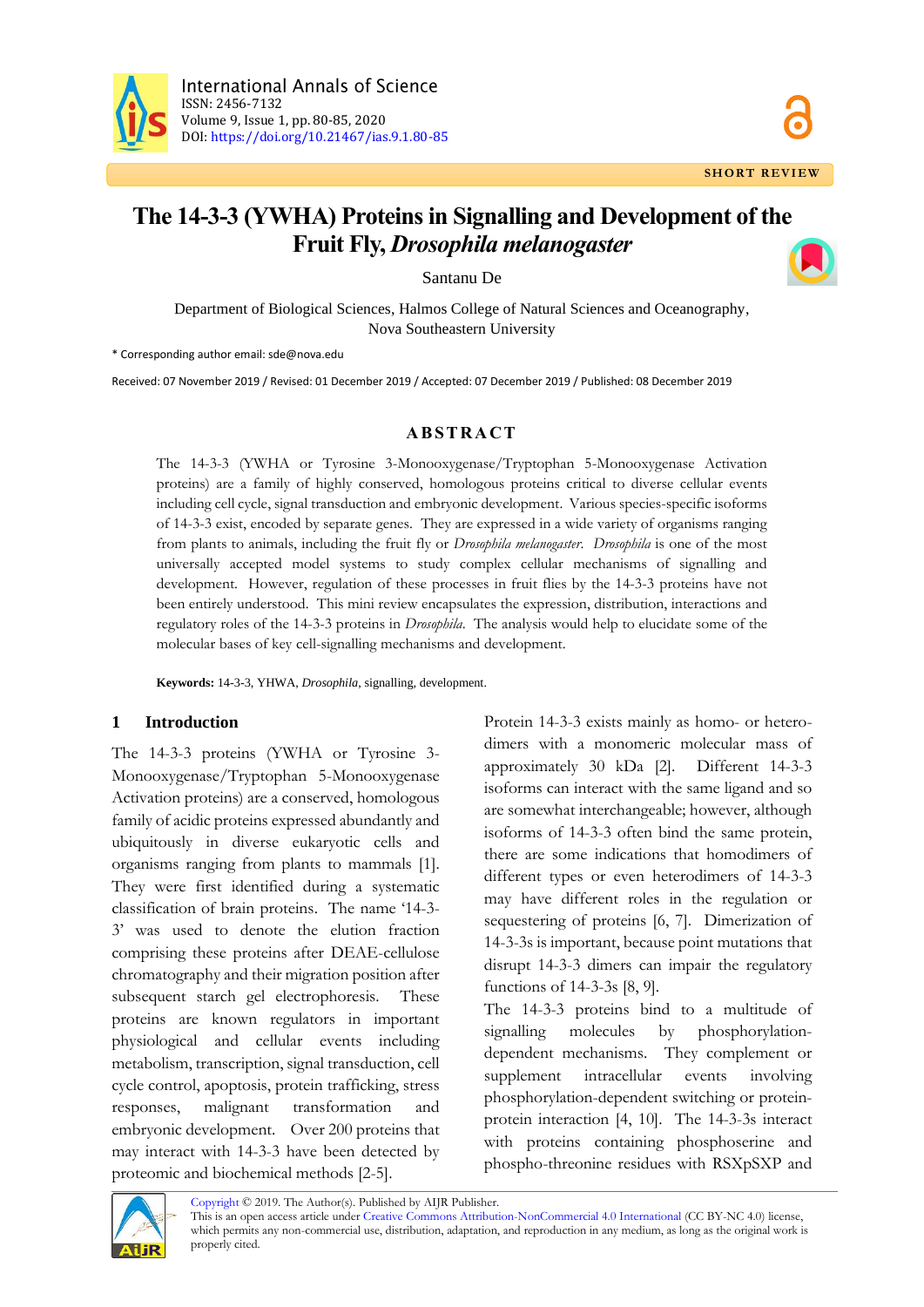#### *The 14-3-3 (YWHA) Proteins in Signalling and Development of the Fruit Fly, Drosophila melanogaster*

X(Y/F)XpSXP motifs [11, 12]. Most of the binding partners of 14-3-3 are phosphorylated, however, phosphorylation-dependent sites that differ significantly from these motifs have been reported, and some interactions of 14-3-3 do exist independent of phosphorylation [6]. The effect of 14-3-3 binding has diverse cellular effect(s) depending on the nature of the ligand. Changes in phosphorylation status of the 14-3-3 binding motif on target proteins may result in changes in binding patterns. For instance, dephosphorylation of certain serine residues on target proteins may release the interaction with 14- 3-3; likewise, serine phosphorylation on certain target proteins may lead to 14-3-3-target interactions. Proteomic analysis of interphase and mitotic HeLa cells detected a plethora of 14-3-3 binding proteins involved in cell cycle regulation, signalling, metabolism, protein synthesis, nucleic acid binding, chromatin structure, protein folding, proteolysis, nucleolar function, and nuclear transport as well as several other cellular processes [5].

The fruit fly or *Drosophila* is an easily available, cost effective model organism with rapid generation time and offering excellent genetic tools. It is one of the most commonly used model organisms to study signalling and development [13, 14]. On the other hand, the 14-3-3 proteins are known to control mitosis in mammalian cells and meiosis in amphibians. Recent works place 14-3-3s as critical molecular controllers in *Drosophila* [14-19]. However, as a major challenge to animal physiological studies, the significance of the 14-3- 3 proteins in fruit fly development and signalling has not been entirely reviewed. Therefore, this paper aims at presenting a comprehensive minireview of relevant research findings focused on the expression, distribution, binding partners and functional roles of the 14-3-3 proteins in the regulation of molecular mechanisms associated with cellular signalling and development in *Drosophila*.

## **2 Evolution of 14-3-3 proteins in**  *Drosophila*

The evolutionary history of 14-3-3 protein apparently is characterized by a distinct divergence of animal and plant isoforms from a common ancestral sequence [20]. Large domains of the protein isoforms remain conserved in plant as well as animal lineages despite their independent evolutionary pathways since the ancestral split.

In the course of research investigating proteins co-expressed with the prohormone, proopiomelanocortin in the melanotrope cells of *Xenopus* intermediate pituitary gland, alignment of a *Xenopus* 14-3-3 protein encoded by a pituitary complementary DNA (cDNA) with known 14-3- 3 polypeptide of *Drosophila*, plants and mammals and with a mammalian protein kinase C indicated marked conservation (60-88%) of the neuronspecific 14-3-3-related proteins throughout the evolutionary tree of eukaryotes [21].

In mammals, to date, seven isoforms of 14-3-3 have been discovered that are encoded by separate genes, with isoform-specific roles in development across several species of animals [22-31]. The phosphorylated forms of 14-3-3β and 14-3-3γ were initially described as 14-3-3α and 14-3-3δ, respectively [32]. However, *Drosophila* contains only two 14-3-3 genes: leonardo, an ortholog of the mammalian 14-3-3ζ (88% identity), and D14- 3-3ε, an ortholog of 14-3-3ε [33]. The two fly genes belong to two different 14-3-3 conservation groups [20, 33].

## **3 The 14-3-3 proteins in** *Drosophila* **development and signalling**

The 14-3-3 proteins appear to regulate the interaction between translationally controlled tumour protein (Tctp) and Ras homolog enriched in brain (Rheb) GTPase proteins for organ growth in *Drosophila* [18]. During transcription elongation in *Drosophila*, histone phosphorylation and acetylation are linked through crosstalk mediated by the 14-3-3 proteins which interact with the acetyltransferase elongator protein 3 (Elp3) [34]. Moreover, it has been shown that in *Drosophila*, 14- 3-3-binding sites are produced upon phosphorylation of various proteins by partitioning defective proteins (PAR-1), kinases that are known to be necessary for anteriorposterior (A-P) axis determination [35]. Thus, interaction of 14-3-3 protein with its substrates mediates the activity of PAR-1. Complementary cortical domains in polarized cells have been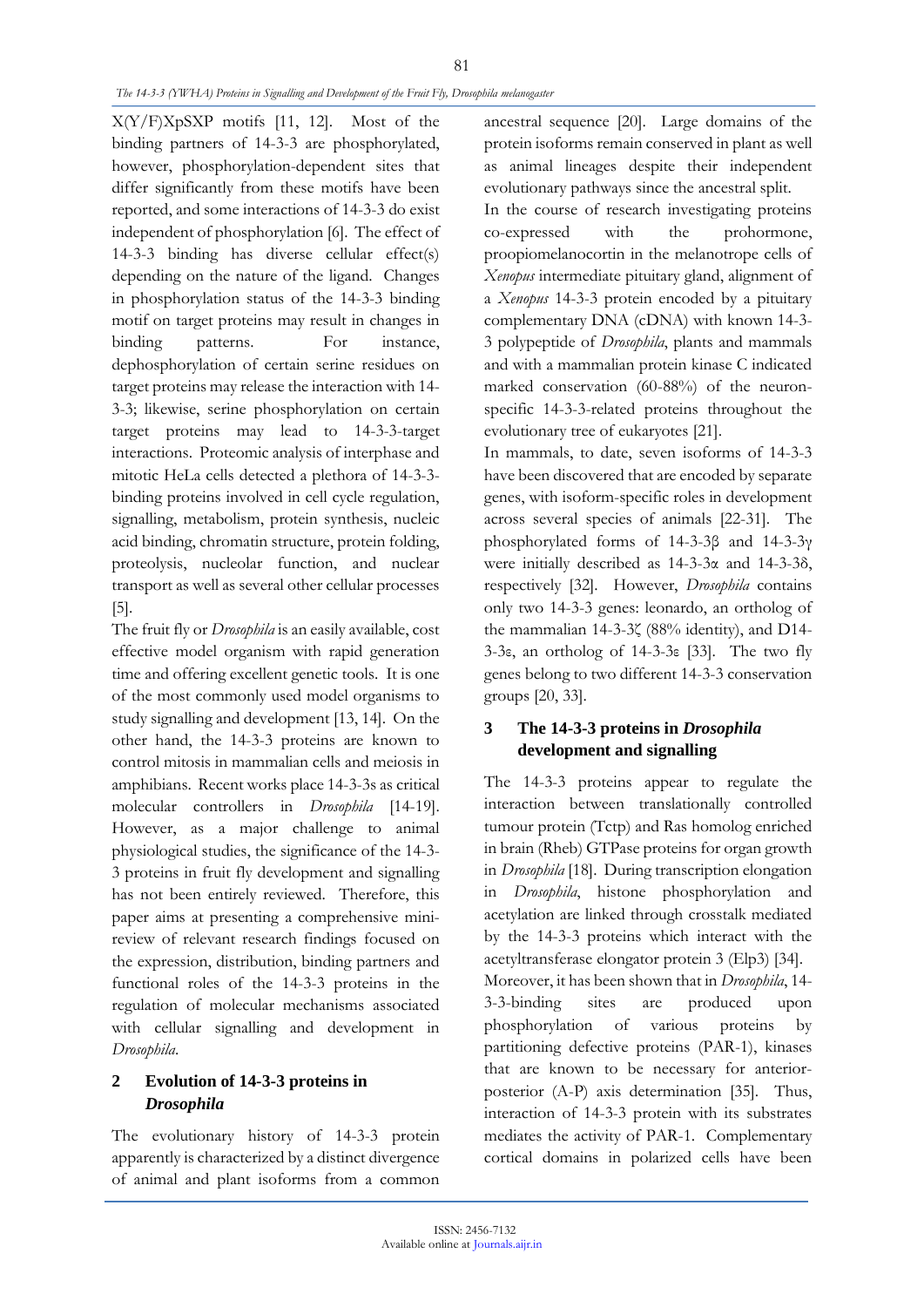reported to be established by *Drosophila* PAR-1 and 14-3-3 that inhibit Bazooka/PAR-3 [36].

During oogenesis in *Drosophila*, 14-3-3 has been shown to translate a spatial cue provided by Aurora B kinase to target non-claret disjunctional (Ncd) kinesin-like protein (necessary for female meiotic chromosomal segregation) selectively to the meiotic spindle of oocytes [15, 16]. This demonstrates a novel mechanism by which chromosomes regulate acentrosomal spindle assembly via a series of phosphorylation events.

Recent genetic and biochemical experiments show that 14-3-3 proteins influence planar cell division by acting together with the neoplastic tumor suppressor proteins, Scribbled (Scrib) and Discs large (Dlg) as well as the spindle pole-associated factor, mushroom body defect (Mud) during planar cell division [19]. This work indicated 14- 3-3s as Dlg-interacting proteins, loss of which leads to disorientation of spindle along with disrupted epithelial architecture due to basal cell delamination and apoptosis.

## **4 Isoform-specific expression and roles of 14-3-3 in** *Drosophila* **development and signalling**

Alternative splicing of the primary transcript of leonardo has been indicated to produce two nearly identical protein isoforms, LEO I and LEO II [37, 38], despite the existence of some tissue specificity [38]. In contrast, a single protein is encoded by D14-3-3ε [39], which appears to be expressed in all developmental stages and tissues of the fly with little over-abundance in the adult brain [38, 40]. D14-3-3ε seems necessary for embryonic hatching; however, loss of D14-3-3ε can be functionally compensated by excess of a particular LEO isoform in a cellular context-specific manner; thus, functional differences among *Drosophila* 14-3-3 proteins as well as between the two isoforms of LEO *in vivo* likely govern differential dimer affinities toward 14-3-3 targets [41]. Protein 14-3-3ε has been noticed to be crucial to cellular metabolism by means of molecular crosstalk with ecdysone receptor (EcR) or through direct interaction with metabolic binding partners [17].

The 14-3-3ε isoform is essential for germ cell migration in *Drosophila* [42]. In addition, this isoform of 14-3-3 antagonizes the transcription factor FoxO to control growth, apoptosis and longevity in *Drosophila* [43]. Besides, differentiation in the eye and embryo of the adult fly have been known to be regulated by Rat Sarcoma/ Mitogen-Activated Protein Kinase (RAS/MAPK) signalling pathways where D14-3- 3ε and leonardo have been found important, as outlined below.

Santanu De, *Int. Ann. Sci.;* Vol. 9, Issue 1, pp: 80-85, 2020

It was reported in 2011 that signalling mediated by the small GTPase, Ras in *Drosophila* is upregulated by 14-3-3ε [39]. The authors demonstrated through a loss-of-function mutation that 14-3-3ε acts to increase the efficiency of RAS1 signalling. Mutations in the gene encoding a *Drosophila* 14-3- 3ε were isolated as suppressors of the rough eye phenotype resulting from ectopic expression of Ras1v12, an activated allele of Ras1. It appears that the 14-3-3ε protein is engaged in multiple receptor tyrosine kinase (RTK) pathways. This indicates 14-3-3ε to be a putative general component of the RAS1 signalling cascade. Two regions of 14-3-3ε taking part in RAS1 signalling have been revealed by sequence analysis of three dominant-negative alleles. Further evidence suggests partial redundance of the two members of the *Drosophila* 14-3-3 protein family, 14-3-3ε and 14-3-3ζ, for RAS1 signalling in animal viability and generation of photoreceptors. Protein 14-3-3ε is thought to act parallel to or downstream of Rapidly Accelerated Fibrosarcoma (RAF) kinase, but upstream of nuclear factors in signalling mediated by RAS1. Protein 14-3-3ε has been shown to be essential for Rab11-positive vesicle function, thereby helping antimicrobial peptide secretion during an innate immune response [44]. Infection with Gram-positive or Gram-negative bacteria leads to reduced survival in D14-3-3ε mutants, suggesting a role for D14-3-3ε in innate immunity. On the other hand, D14-3-3ζ or leonardo has been demonstrated as an essential component of the Raf/Ras signalling pathway, is important for the differentiation of photoreceptors, and acts upstream of Raf and downstream of Ras [37]. It has been observed that binding of Raf to the *Drosophila* 14-3-3 protein leonardo is required for the activation of Raf and that, overexpressed leonardo needs Ras1 to activate D-Raf [45]. The *Drosophila* 14-3-3ζ protein or leonardo has been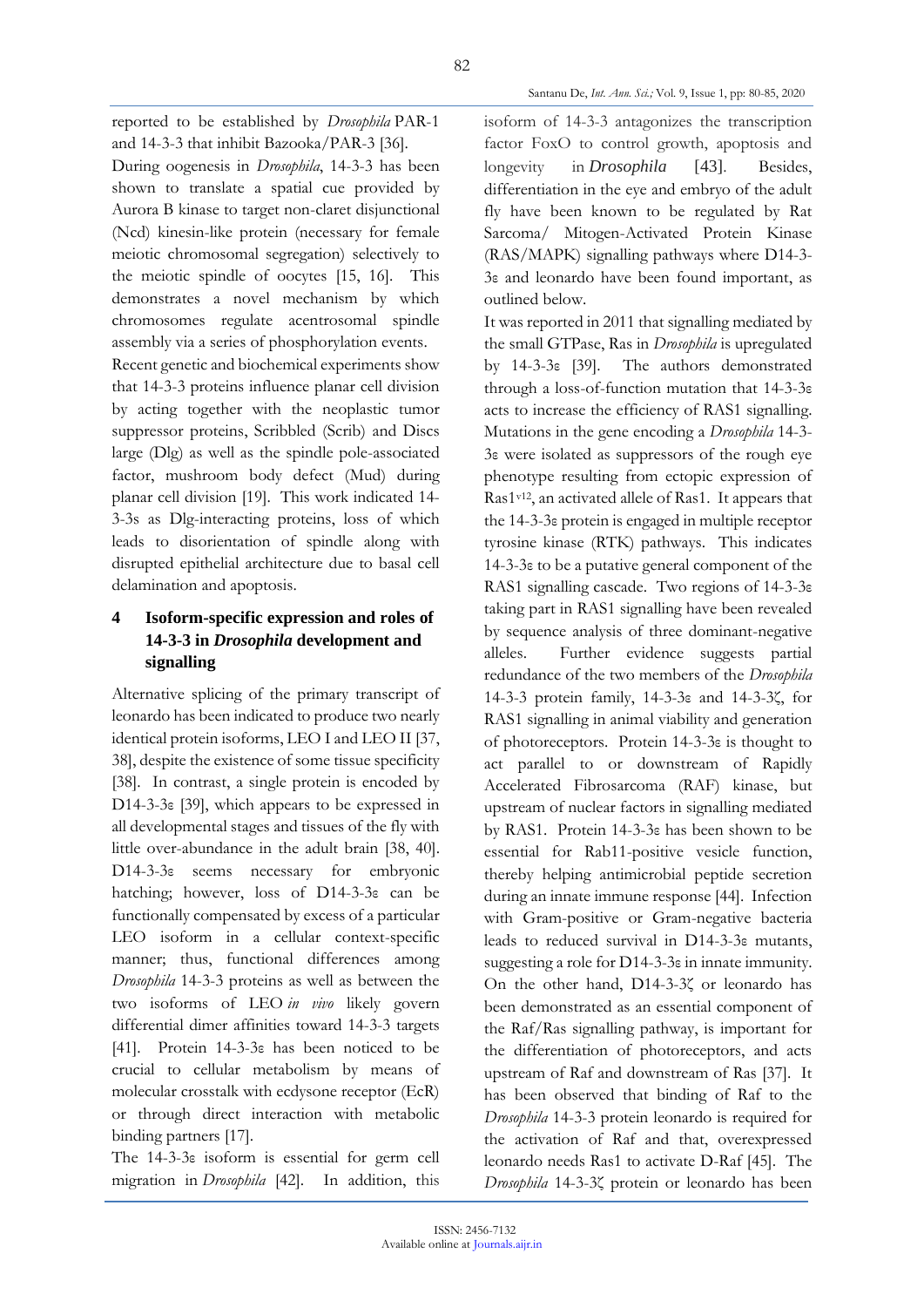suggested to play a role in regulating synaptic vesicle dynamics, thereby controlling the properties of synaptic modulation to promote the process of learning [46].

Mutant analyses of 14-3-3ε and 14-3-3ζ suggested that 14-3-3ε is essential for timing of mitosis in undisturbed post-blastoderm cell cycles and to delay mitosis after irradiation, while 14-3-3ζ is necessary for normal chromosome separation during syncytial mitoses [47]. The study proposed a model where, in the undisturbed cell cycle, 14-3- 3 proteins serve to prepare a threshold for entry into mitosis by inhibiting Cdk1 activity, to suppress mitosis following radiation damage and to augment accurate exit from mitosis. In undisturbed post-blastoderm cell cycles, the timing of mitosis has been noted to be controlled by D14-3-3ε, and in order to delay mitosis upon irradiation, 14-3-3ζ has been reported to be essential during syncytial mitoses for normal chromosome segregation.

### **5 Discussion**

The 14-3-3 proteins are highly conserved in evolution across a wide range of species, and exhibit species-specific, developmental stagespecific and tissue-specific similarities and variations in function. Recent studies show 14-3- 3s as critical molecular regulators in *Drosophila* [14- 19]. Specific isoforms of these proteins are expressed and distributed differentially as putative molecular controllers in particular types of cells and organs in a gamut of other species as well such as bull, hamster, *Xenopus*, horseshoe crab, monkey, rat, turkey and mouse [28, 31, 48]. Proteomic studies of bovine sperm 14-3-3-interactors have identified proteins involved in signalling and metabolism [49]. Furthermore, affinity purification experiments have revealed many of the binding partners of 14-3-3 as key players in cell signalling, transcription, translation, splicing, metabolism and protein trafficking [50].

The broad repertoire of the 14-3-3 interactome suggests the centrality of this class of proteins as a general biochemical regulator. These are key controlling or adapter proteins that may alter the activity of their binding partners, change the associations or interactions of the bound proteins with other proteins, protect protein

phosphorylation, promote protein stability and/or alter the intracellular localization or destination of the bound protein. Thus, the 14-3-3 proteins could play a crucial role in coordinating molecular crosstalk among numerous interlinked pathways of cell signalling and development.

## **6 Conclusion**

The paper, for the first time, provides a comprehensive short review of research studies analysing the 14-3-3 (YWHA) family of proteins underlying the complex mechanisms of cellular signalling and development in the fruit fly or *Drosophila*. It is one of the most universally accepted model systems to examine cellular signalling and development at the molecular level; however, regulation of such processes in fruit flies by the 14-3-3 proteins have not been completely elucidated. As a limitation of the study, not much is yet known about the effects of homo- and hetero-dimerization of 14-3-3 isoforms on development or signalling in *Drosophila*. Further work is recommended to address this question, especially since in several other species the 14-3-3 isoforms have been noted to be interchangeable by interacting with the same ligand. Reports of the isoform-specific, developmental stage-specific and tissue-specific expression, distribution, interactions and functional roles of the 14-3-3 proteins could help unravel the molecular bases of novel cell cycle-regulatory pathways in the fruit fly. Owing to the remarkable evolutionary conserved nature and ubiquitous expression of these homologous proteins across species, implementation of the knowledge about these proteins in *Drosophila* could form a foundation for future investigation towards a better understanding of the importance of 14-3-3 in regulating development and signalling across a wide range of organisms, including humans.

## **7 Competing Interests**

The author declares no conflict of interest including any financial, personal or other relationships with other people or organizations that could inappropriately influence or be perceived to influence the present work.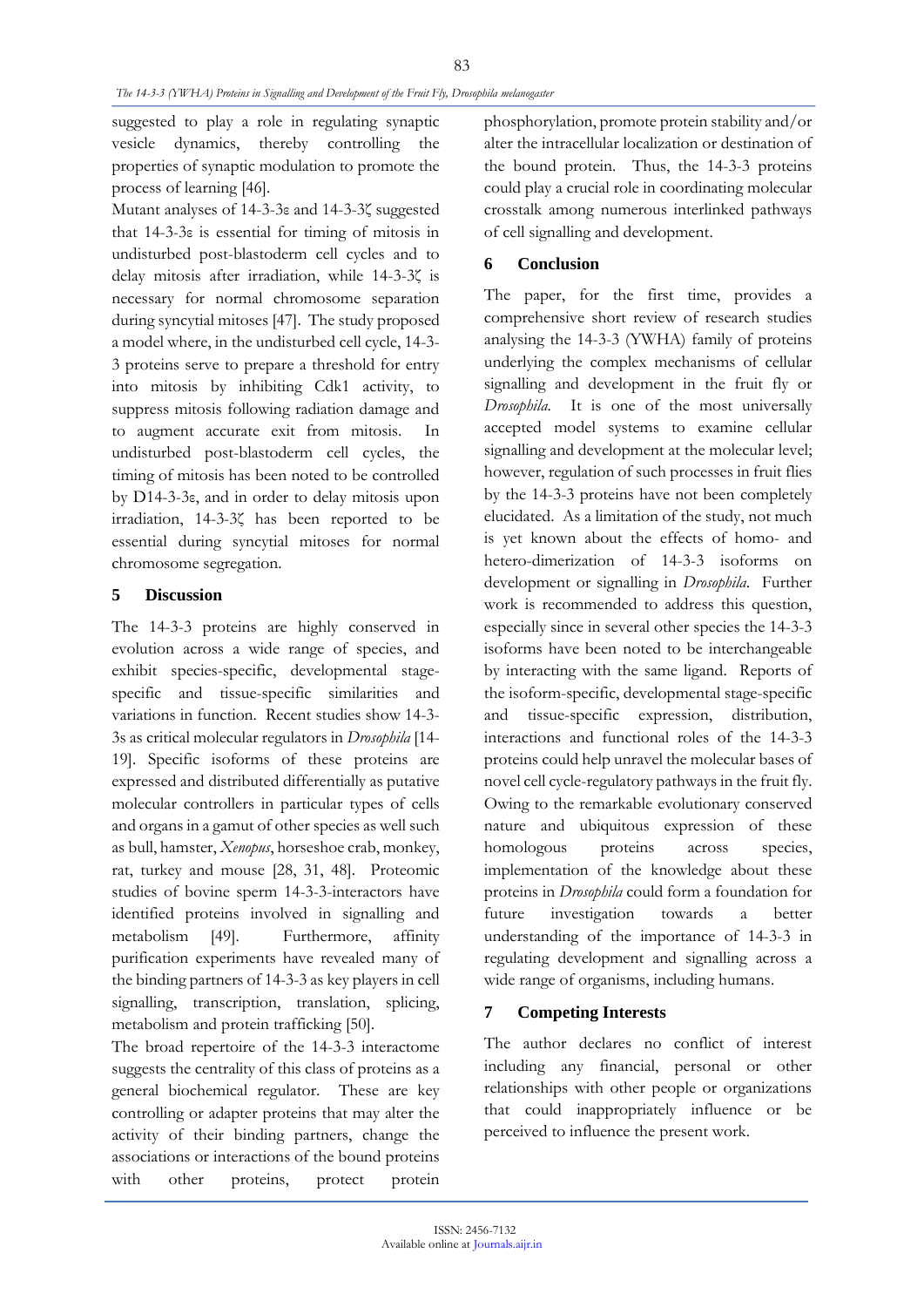#### Santanu De, *Int. Ann. Sci.;* Vol. 9, Issue 1, pp: 80-85, 2020

#### **How to Cite this Article:**

S. De, "The 14-3-3 (YWHA) Proteins in Signalling and Development of the Fruit Fly, Drosophila melanogaster", *Int. Ann. Sci.*, vol. 9, no. 1, pp. 80-85, Dec. 2019. do[i:10.21467/ias.9.1.80-85](https://doi.org/10.21467/ias.9.1.80-85)

#### **References**

- [1] M. B. Yaffe, "How do 14-3-3 proteins work?-- Gatekeeper phosphorylation and the molecular anvil hypothesis," *FEBS Lett,* vol. 513, no. 1, pp. 53-7, Feb 20 2002.
- [2] A. Aitken, "14-3-3 proteins: a historic overview," *Semin Cancer Biol,* vol. 16, no. 3, pp. 162-72, Jun 2006.
- [3] M. Conti *et al.*, "Role of cyclic nucleotide signaling in oocyte maturation," *Mol Cell Endocrinol,* vol. 187, no. 1- 2, pp. 153-9, Feb 22 2002.
- [4] C. Mackintosh, "Dynamic interactions between 14-3-3 proteins and phosphoproteins regulate diverse cellular processes," *Biochem J,* vol. 381, no. Pt 2, pp. 329-42, Jul 15 2004.
- [5] S. E. Meek, W. S. Lane, and H. Piwnica-Worms, "Comprehensive proteomic analysis of interphase and mitotic 14-3-3-binding proteins," *J Biol Chem,* vol. 279, no. 31, pp. 32046-54, Jul 30 2004.
- [6] A. Aitken, "Functional specificity in 14-3-3 isoform interactions through dimer formation and phosphorylation. Chromosome location of mammalian isoforms and variants," *Plant Mol Biol,* vol. 50, no. 6, pp. 993-1010, Dec 2002.
- [7] A. Benzinger, N. Muster, H. B. Koch, J. R. Yates, 3rd, and H. Hermeking, "Targeted proteomic analysis of 14-3-3 sigma, a p53 effector commonly silenced in cancer," *Mol Cell Proteomics,* vol. 4, no. 6, pp. 785-95, Jun 2005.
- [8] C. M. Cahill *et al.*, "Phosphatidylinositol 3-kinase signaling inhibits DAF-16 DNA binding and function via 14-3-3-dependent and 14-3-3-independent pathways," *J Biol Chem,* vol. 276, no. 16, pp. 13402-10, Apr 20 2001.
- [9] G. Tzivion, Z. Luo, and J. Avruch, "A dimeric 14-3-3 protein is an essential cofactor for Raf kinase activity," *Nature,* vol. 394, no. 6688, pp. 88-92, 1998/07/01 1998.
- [10] M. K. Dougherty and D. K. Morrison, "Unlocking the code of 14-3-3," *J Cell Sci,* vol. 117, no. Pt 10, pp. 1875- 84, Apr 15 2004.
- [11] K. Rittinger *et al.*, "Structural analysis of 14-3-3 phosphopeptide complexes identifies a dual role for the nuclear export signal of 14-3-3 in ligand binding," *Mol Cell,* vol. 4, no. 2, pp. 153-66, Aug 1999.
- [12] M. B. Yaffe *et al.*, "The structural basis for 14-3- 3:phosphopeptide binding specificity," *Cell,* vol. 91, no. 7, pp. 961-71, Dec 26 1997.
- [13] A. Singh and K. D. Irvine, "Drosophila as a model for understanding development and disease," *Dev Dyn,* vol. 241, no. 1, pp. 1-2, Jan 2012.
- [14] S. Ahmed-de-Prado and A. Baonza, "Drosophila as a Model System to Study Cell Signaling in Organ Regeneration," *Biomed Res Int,* vol. 2018, p. 7359267, 2018.
- [15] M. Dasso, "Catch and release: 14-3-3 controls Ncd in meiotic spindles," *J Cell Biol,* vol. 216, no. 10, pp. 3003- 3005, Oct 2 2017.
- [16] R. Beaven *et al.*, "14-3-3 regulation of Ncd reveals a new mechanism for targeting proteins to the spindle in oocytes," *J Cell Biol,* vol. 216, no. 10, pp. 3029-3039, Oct 2 2017.
- [17] Y. S. Ng *et al.*, "Proteome Analysis of Drosophila Mutants Identifies a Regulatory Role for 14-3-3epsilon in Metabolic Pathways," *J Proteome Res,* vol. 16, no. 5, pp. 1976-1987, May 5 2017.
- [18] T. P. Le, L. T. Vuong, A.-R. Kim, Y.-C. Hsu, and K.-W. Choi, "14-3-3 proteins regulate Tctp–Rheb interaction for organ growth in Drosophila," *Nat Commun.,* vol. 7, no. 1, p. 11501, 2016/05/06 2016.
- [19] Y. I. Nakajima, Z. T. Lee, S. A. McKinney, S. K. Swanson, L. Florens, and M. C. Gibson, "Junctional tumor suppressors interact with 14-3-3 proteins to control planar spindle alignment," *J Cell Biol,* vol. 218, no. 6, pp. 1824- 1838, Jun 3 2019.
- [20] W. Wang and D. C. Shakes, "Molecular evolution of the 14-3-3 protein family," *J Mol Evol,* vol. 43, no. 4, pp. 384- 98, Oct 1996.
- [21] G. J. Martens, P. A. Piosik, and E. H. Danen, "Evolutionary conservation of the 14-3-3 protein," *Biochem Biophys Res Commun,* vol. 184, no. 3, pp. 1456- 9, May 15 1992.
- [22] T. Ichimura *et al.*, "Molecular cloning of cDNA coding for brain-specific 14-3-3 protein, a protein kinasedependent activator of tyrosine and tryptophan hydroxylases," *Proc Natl Acad Sci U S A,* vol. 85, no. 19, pp. 7084-8, Oct 1988.
- [23] S. De, "Protein 14-3-3 (YWHA) isoforms and their roles in regulating mouse oocyte maturation," Kent State University, 2014.
- [24] S. De, S. Davis, D. Letwin, C. Mozena, and D. Kline, "Protein 14-3-3 eta (YWHAH) is essential for normal meiotic spindle assembly during in vitro maturation of mouse oocytes," *Mol Biol Cell,* vol. 23, 2012.
- [25] S. De and D. Kline, "Evidence for the requirement of 14-3-3eta (YWHAH) in meiotic spindle assembly during mouse oocyte maturation," (in eng), *BMC Dev Biol,* vol. 13, p. 10, Apr 1 2013.
- [26] S. De and D. Kline, "Erratum to: evidence for the requirement of 14-3-3eta (YWHAH) in meiotic spindle assembly during mouse oocyte maturation," *BMC developmental biology,* vol. 14, no. 1, p. 20, 2014.
- [27] S. De, J. Marcinkiewicz, and D. Kline, "Expression of 14- 3-3 Protein Isoforms in Different Stages of Follicular Development in Adult Mouse Ovaries," (in English), *Biology of Reproduction,* vol. 85, Jul 2011.
- [28] S. De, J. L. Marcinkiewicz, S. Vijayaraghavan, and D. Kline, "Expression of 14-3-3 protein isoforms in mouse oocytes, eggs and ovarian follicular development," *BMC Res Notes,* vol. 5, p. 57, Jan 23 2012.
- [29] S. De, A. Reese, and D. Kline, "Interactions of 14-3-3 (YWHA) protein isoforms with CDC25B phosphatase in mouse oocytes," *Mol Biol Cell,* vol. 23, 2012.
- [30] S. De, B. F. Villarreal, S. Vijayaraghavan, and D. Kline, "Identification of 14-3-3 Protein Isoforms and their Differential Subcellular Distribution in Mouse Oocytes and Eggs," *Mol Biol Cell* vol. 22, 2011.
- [31] A. A. Eisa *et al.*, "YWHA (14-3-3) protein isoforms and their interactions with CDC25B phosphatase in mouse oogenesis and oocyte maturation," *BMC Developmental Biology,* vol. 19, no. 1, p. 20, 2019/10/22 2019.
- [32] A. Aitken, S. Howell, D. Jones, J. Madrazo, and Y. Patel, "14-3-3 alpha and delta are the phosphorylated forms of raf-activating 14-3-3 beta and zeta. In vivo stoichiometric phosphorylation in brain at a Ser-Pro-Glu-Lys MOTIF," *J Biol Chem,* vol. 270, no. 11, pp. 5706-9, Mar 17 1995.